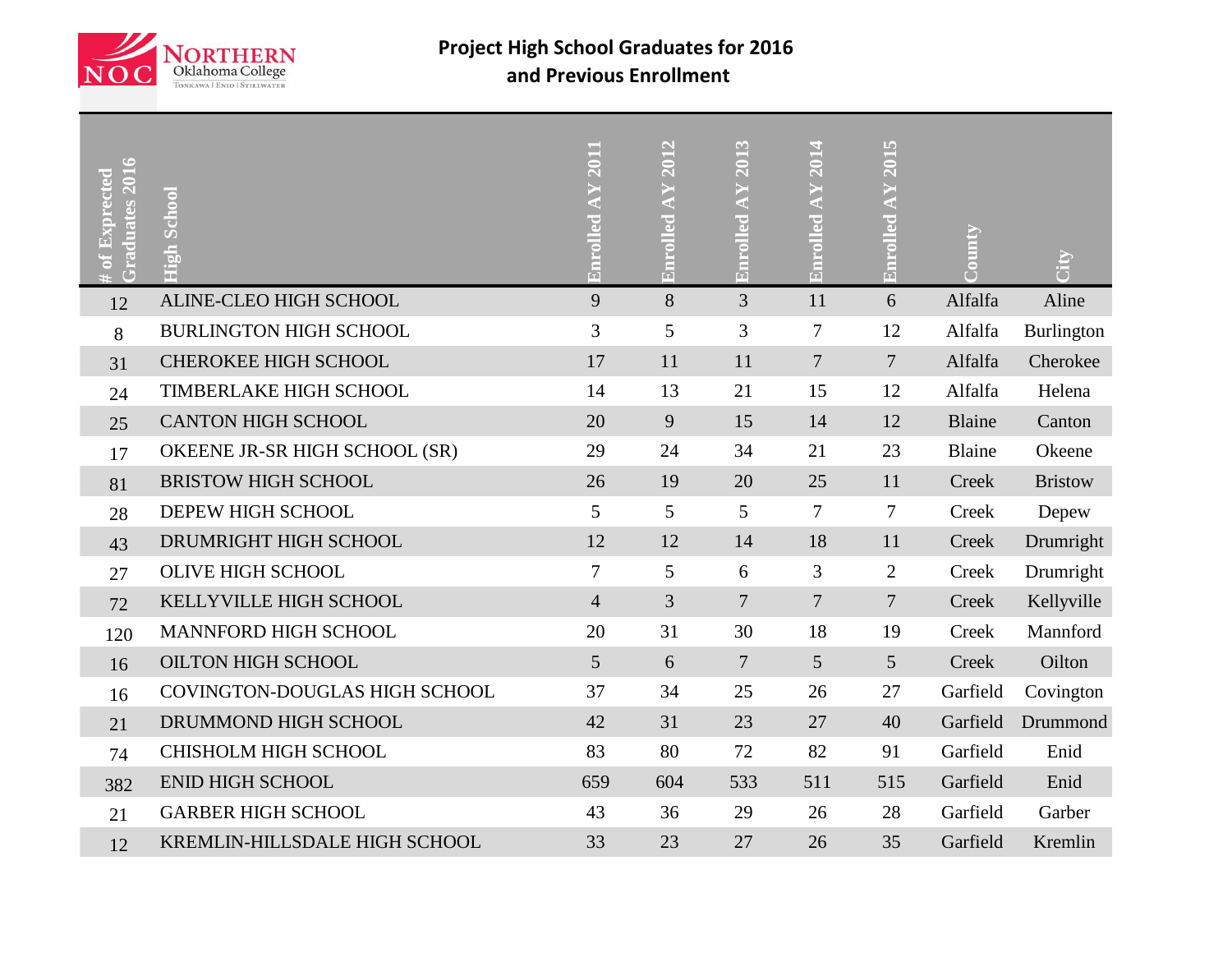

## **Project High School Graduates for 2016 and Previous Enrollment**

| 39             | PIONEER-PLEASANT VALE HIGH SCHOOL | 77           | 77             | 73             | 68     | 60             | Garfield   | Waukomis              |
|----------------|-----------------------------------|--------------|----------------|----------------|--------|----------------|------------|-----------------------|
| 28             | <b>WAUKOMIS HIGH SCHOOL</b>       | 60           | 45             | 38             | 36     | 33             | Garfield   | Waukomis              |
| 15             | DEER CREEK-LAMONT HIGH SCHOOL     | 36           | 33             | 29             | 22     | 22             | Grant      | Lamont                |
| 17             | MEDFORD HIGH SCHOOL               | 28           | 22             | 18             | 27     | 12             | Grant      | Medford               |
| 17             | POND CREEK-HUNTER HIGH SCHOOL     | 38           | 28             | 47             | 40     | 49             | Grant      | Pond Creek            |
| 79             | <b>BLACKWELL HIGH SCHOOL</b>      | 171          | 172            | 150            | 161    | 164            | Kay        | Blackwell             |
| 58             | NEWKIRK HIGH SCHOOL               | 84           | 89             | 95             | 94     | 82             | Kay        | Newkirk               |
| 276            | PONCA CITY HIGH SCHOOL            | 620          | 606            | 600            | 531    | 520            | Kay        | Ponca City            |
| 49             | TONKAWA HIGH SCHOOL               | 151          | 136            | 162            | 148    | 149            | Kay        | Tonkawa               |
| 35             | <b>CASHION HIGH SCHOOL</b>        | 13           | 11             | 13             | 6      | 6              | Kingfisher | Cashion               |
| 10             | DOVER HIGH SCHOOL                 | 12           | 10             | 11             | 11     | 16             | Kingfisher | Dover                 |
| 52             | HENNESSEY HIGH SCHOOL             | 56           | 52             | 79             | 60     | 62             |            | Kingfisher Hennessey  |
| 110            | KINGFISHER HIGH SCHOOL            | 31           | 34             | 22             | 30     | 32             |            | Kingfisher Kingfisher |
| 24             | OKARCHE HIGH SCHOOL               | 10           | 9              | 2              | 5      | 8              | Kingfisher | Okarche               |
| 32             | <b>AGRA HIGH SCHOOL</b>           | 6            | 14             | 10             | 14     | $\overline{9}$ | Lincoln    | Agra                  |
| 10             | <b>CARNEY HIGH SCHOOL</b>         | 10           | 6              | $\tau$         | $\tau$ | 15             | Lincoln    | Carney                |
| 72             | <b>CHANDLER HIGH SCHOOL</b>       | 14           | 23             | 22             | 28     | 26             | Lincoln    | Chandler              |
| 35             | DAVENPORT HIGH SCHOOL             | $\mathbf{1}$ | $\overline{4}$ | $\overline{4}$ | 3      | 2              | Lincoln    | Davenport             |
| 34             | <b>CRESCENT HIGH SCHOOL</b>       | 17           | 18             | 17             | 28     | 17             | Logan      | Crescent              |
| 231            | <b>GUTHRIE HIGH SCHOOL</b>        | 53           | 32             | 41             | 39     | 24             | Logan      | Guthrie               |
| 16             | MULHALL-ORLANDO HIGH SCHOOL       | 32           | 26             | 25             | 28     | 16             | Logan      | Orlando               |
| 29             | <b>FAIRVIEW HIGH SCHOOL</b>       | 46           | 40             | 42             | 55     | 32             | Major      | Fairview              |
| $\overline{7}$ | <b>BILLINGS HIGH SCHOOL</b>       | 13           | 11             | $\overline{7}$ | 10     | $\overline{7}$ | Noble      | <b>Billings</b>       |
| 40             | MORRISON HIGH SCHOOL              | 61           | 55             | 47             | 47     | 40             | Noble      | Morrison              |
| 58             | PERRY HIGH SCHOOL                 | 130          | 103            | 101            | 91     | 95             | Noble      | Perry                 |